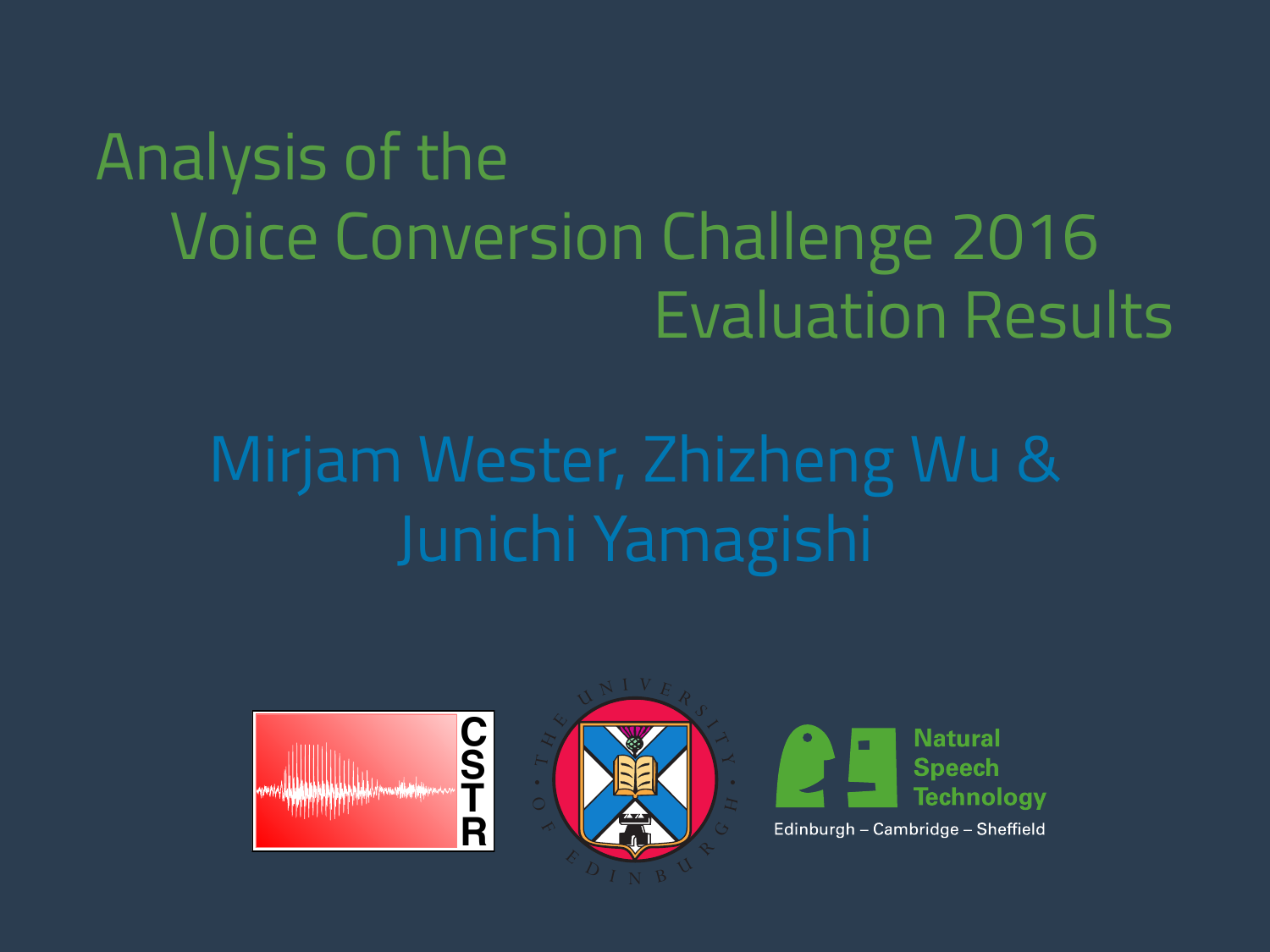# Voice Conversion

Voice converted voices were evaluated in terms of naturalness and similarity. The questions we addressed were:

1. How natural does the voice converted voice sound?

2. How similar does the voice converted voice sound compared to the target speaker and to the source speaker?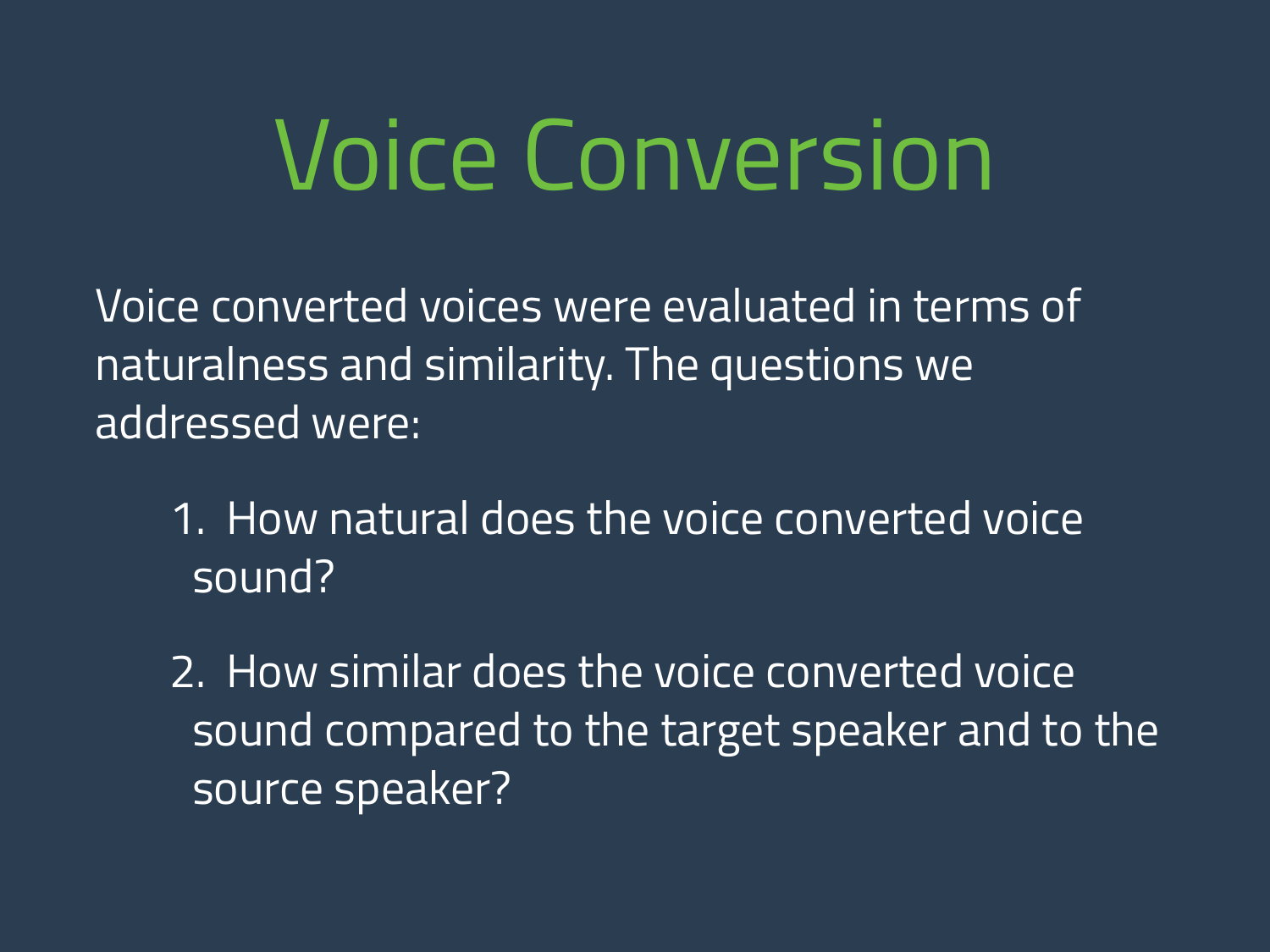# Naturalness

- **How to make task do-able for listeners?**
- **How to measure naturalness?**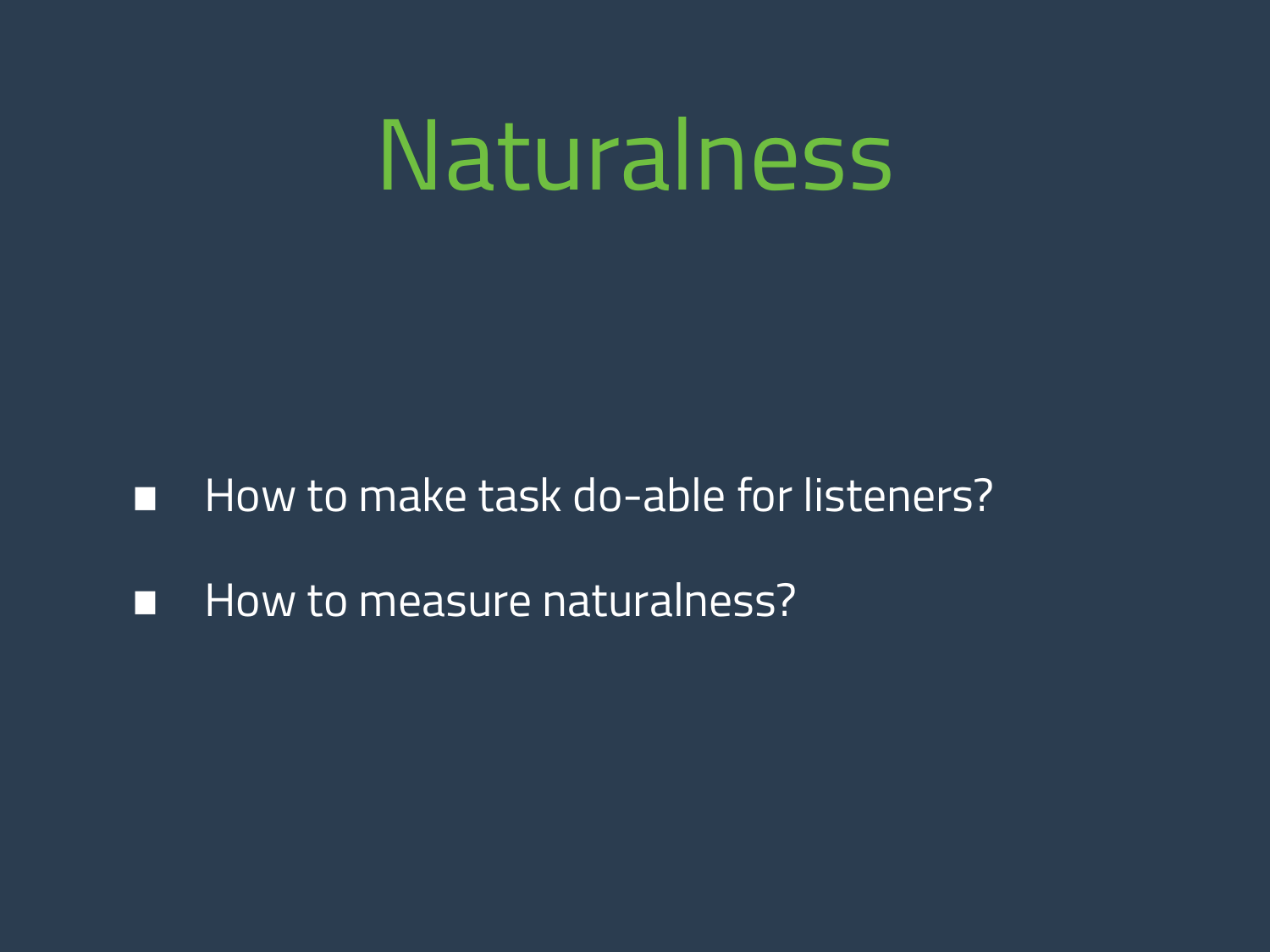## Amount of data…

- 5 target and 5 source speakers -> 25 voices.
- **17** participants + baseline:  $20 * 18 = 450$  voices !
- **Reduced source-target (ST) pairs from 25 to 16**
- 288 voices  $+4$  source  $+4$  target = 296 stimuli —> 50 minutes
- It would take *too long* for a single listener to judge naturalness and similarity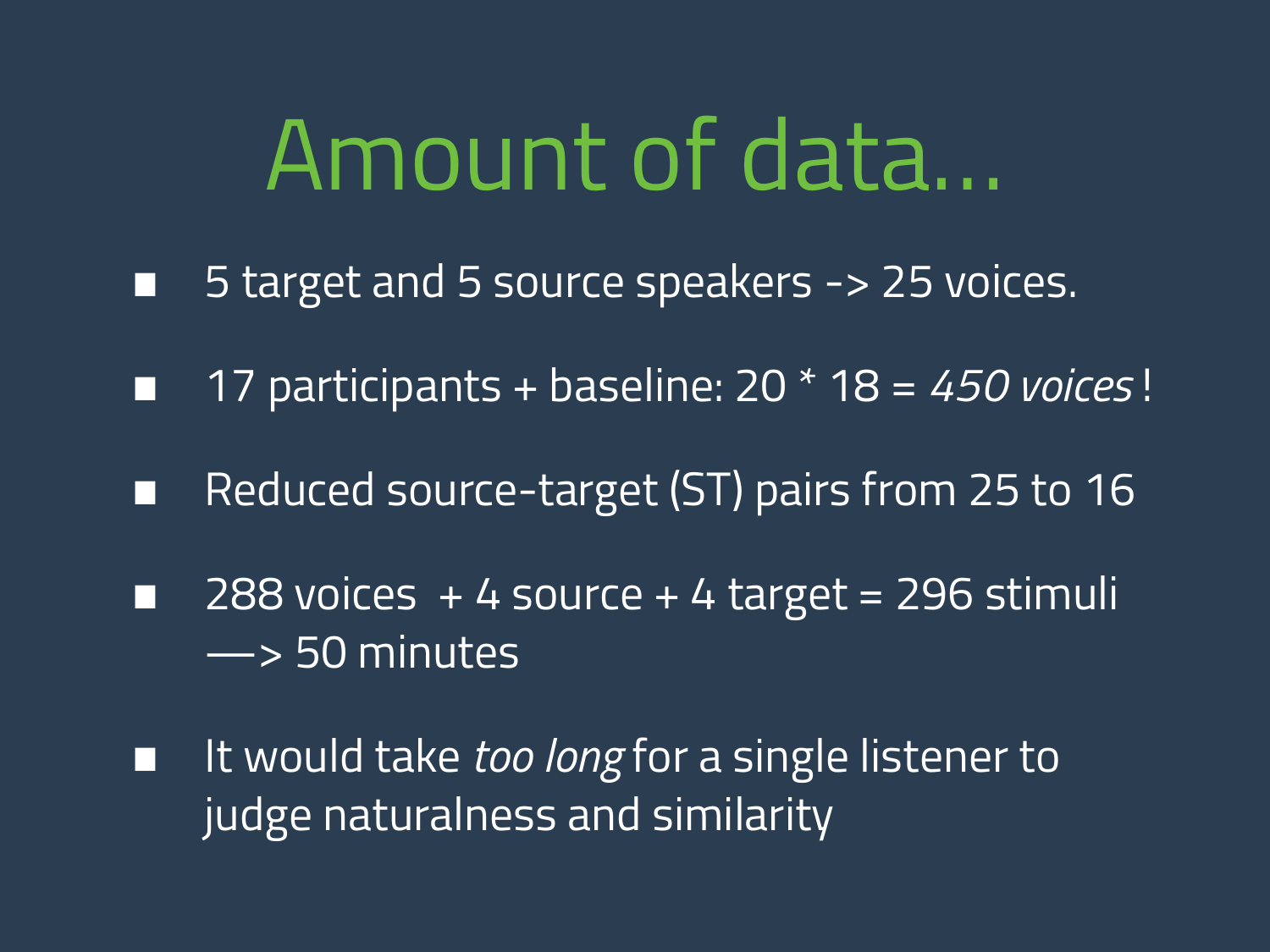# Amount of data…

- **The last instead of asking each listener to judge all ST** pairs how about just one single ST pair?
- In terms of time this would be an excellent solution.
- **However, each listener would then only** encounter one gender condition and listeners needed to encounter the full range of gender conditions as ratings are context-sensitive.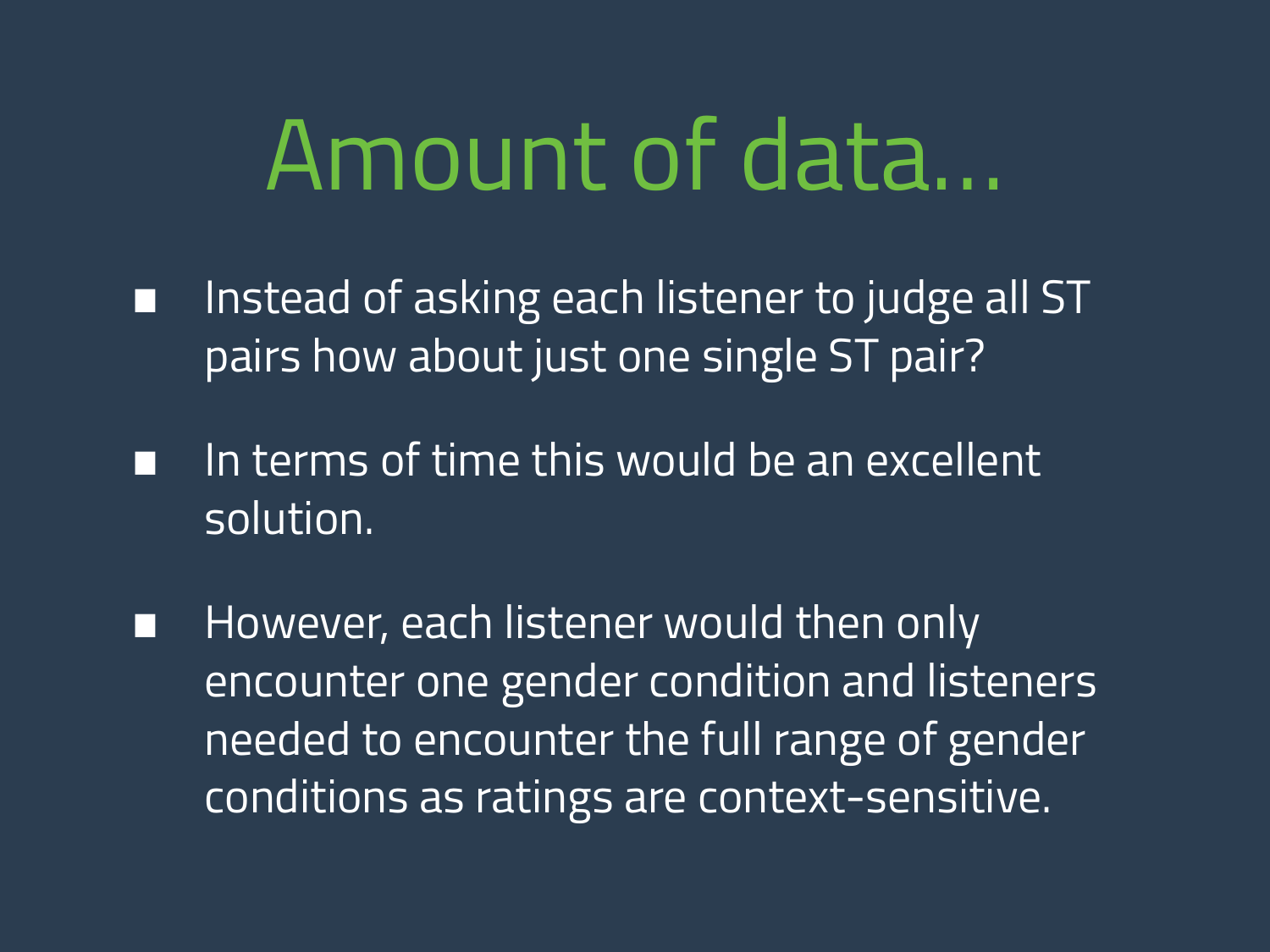# Our solution…

- **Intermediate solution: each listener hears 8** source-target (ST) pairs
- **Two from each gender condition, to make the** two sets as comparable as possible.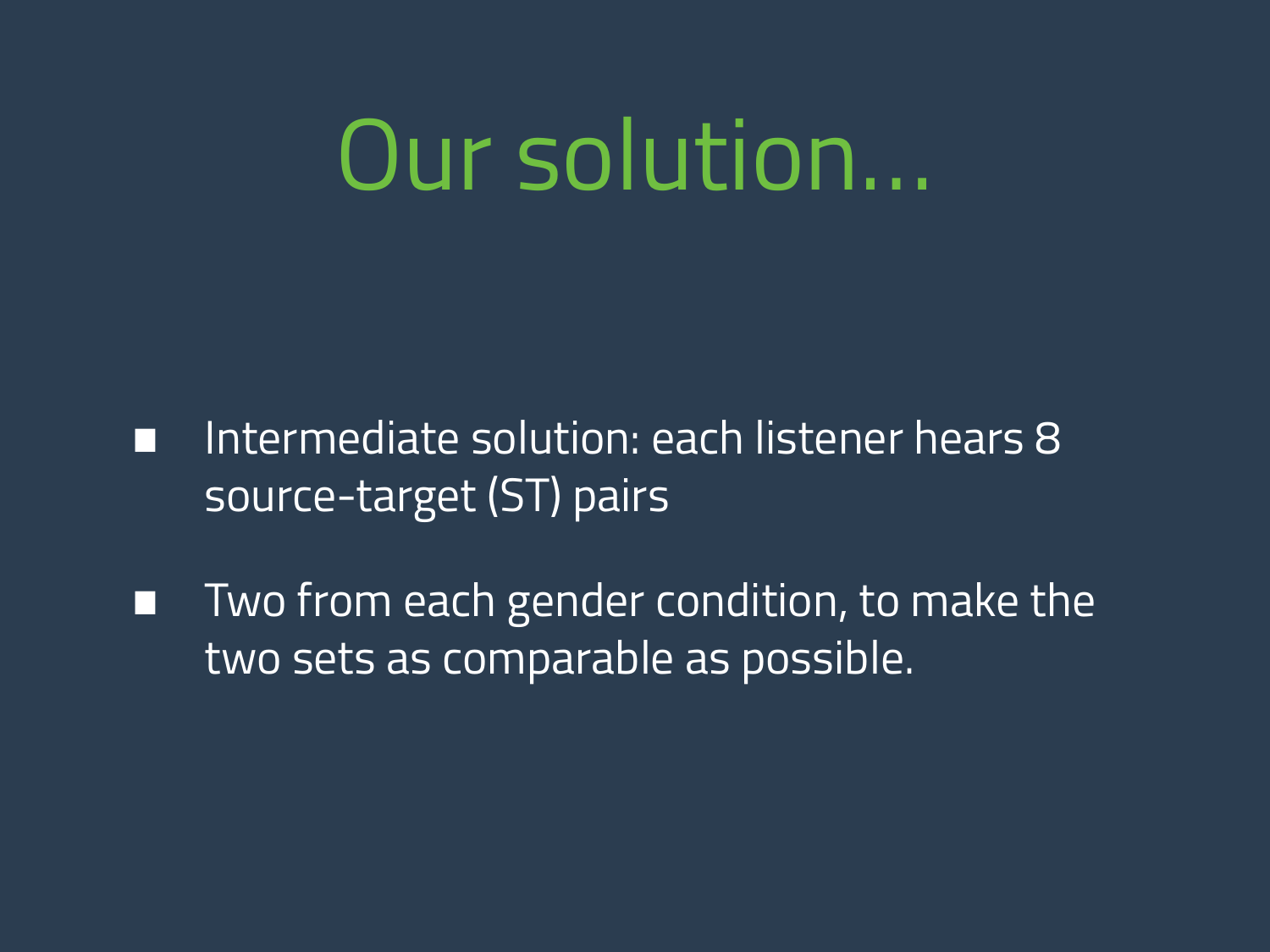# How to measure?

- Standard MOS like Blizzard for naturalness
- $\blacksquare$  (1) totally unnatural to (5) completely natural
- **The subjects were instructed that the score** should reflect their opinion of how natural or unnatural the sentence sounded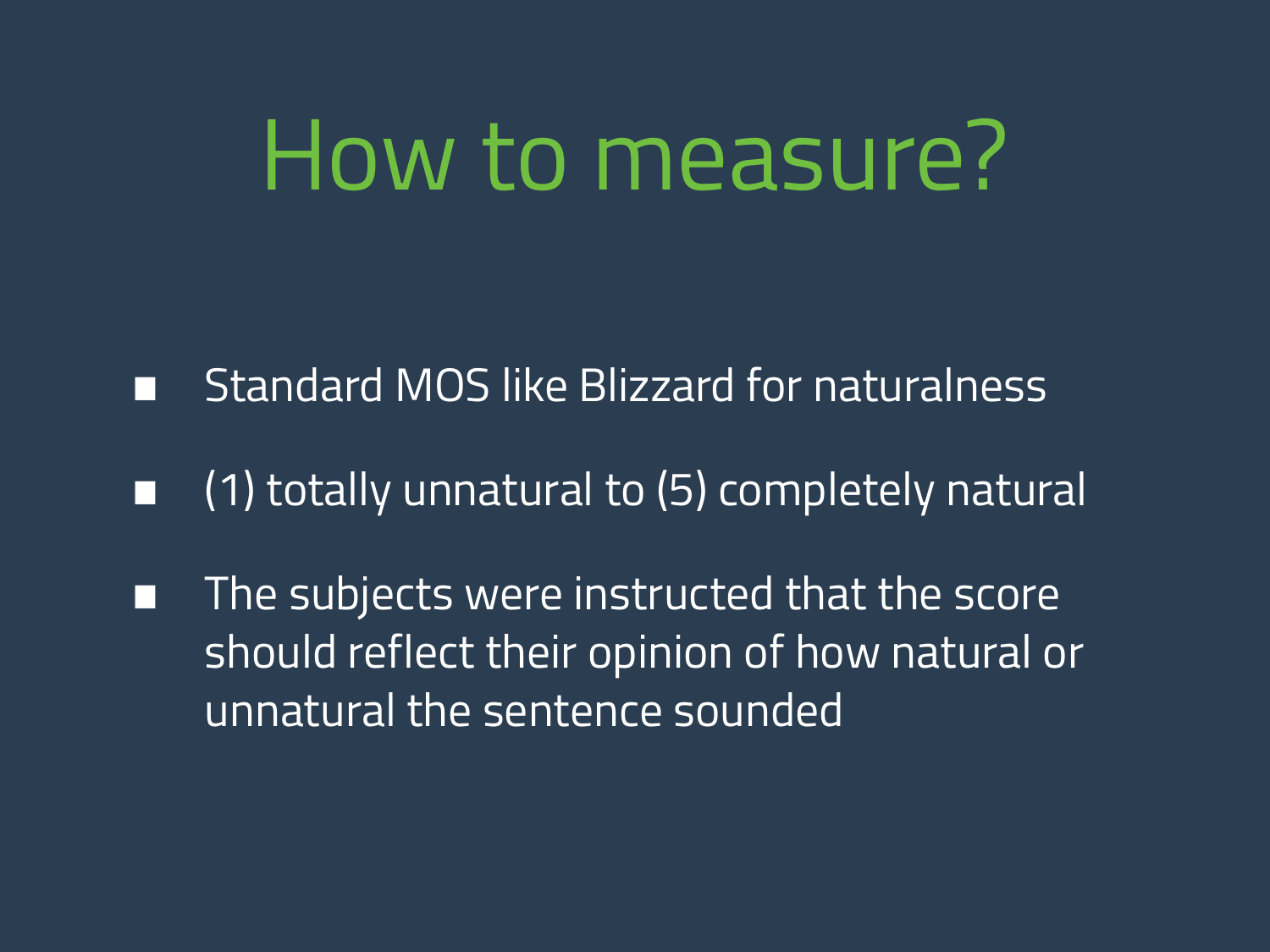### Listeners

- **Each set was rated by 100 subjects**
- **Duration roughly 25 minutes**
- The order of stimuli was random
- Each sentence selected at random with replacement from pool of 30 test sentences
- **Sentences > 5 sec or < 2 sec were removed for** the listening tests (hence not 54 sentences)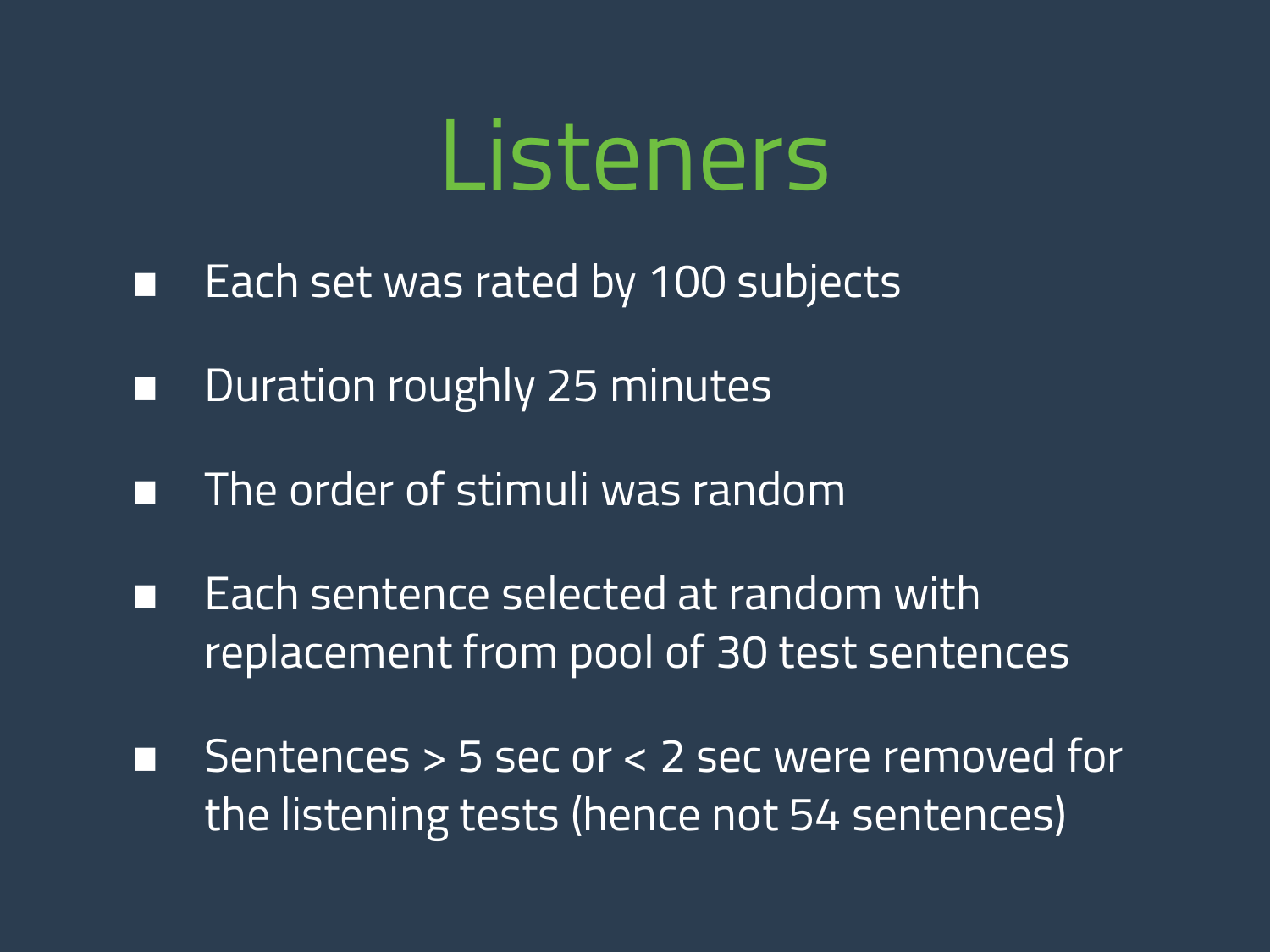# Similarity

- **Judging how similar voices are on a scale from 1** to 5 may not be all that meaningful.
- **U** Judging how similar two voices are not part of everyday speech perception.
- **However, recognising speakers is something we** do all the time.
- $\blacksquare$   $\rightarrow$  Same/different paradigm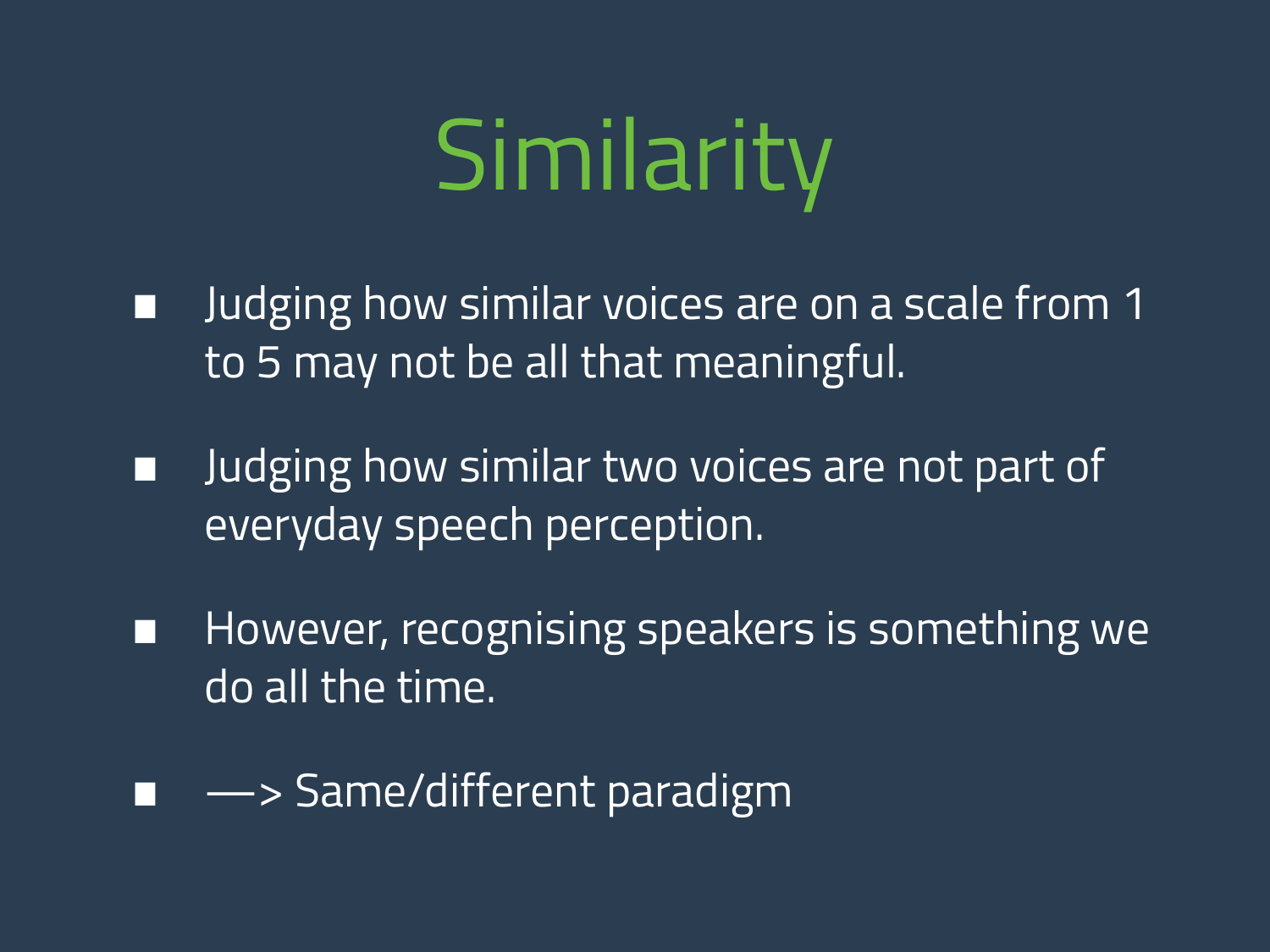# Similarity: exp set-up

- **Example 12 Figure 11 Figure 11 Figure 11 Figure 11 Figure 11 Figure 11 Figure 11 Figure 11 Figure 11 Figure 11** instructions:
- *• "Do you think these two samples could have been produced by the same speaker? Some of the samples may sound somewhat degraded/distorted. Please try to listen beyond the distortion and concentrate on identifying the voice. Are the two voices the same or different? You have the option to indicate how sure you are of your decision."*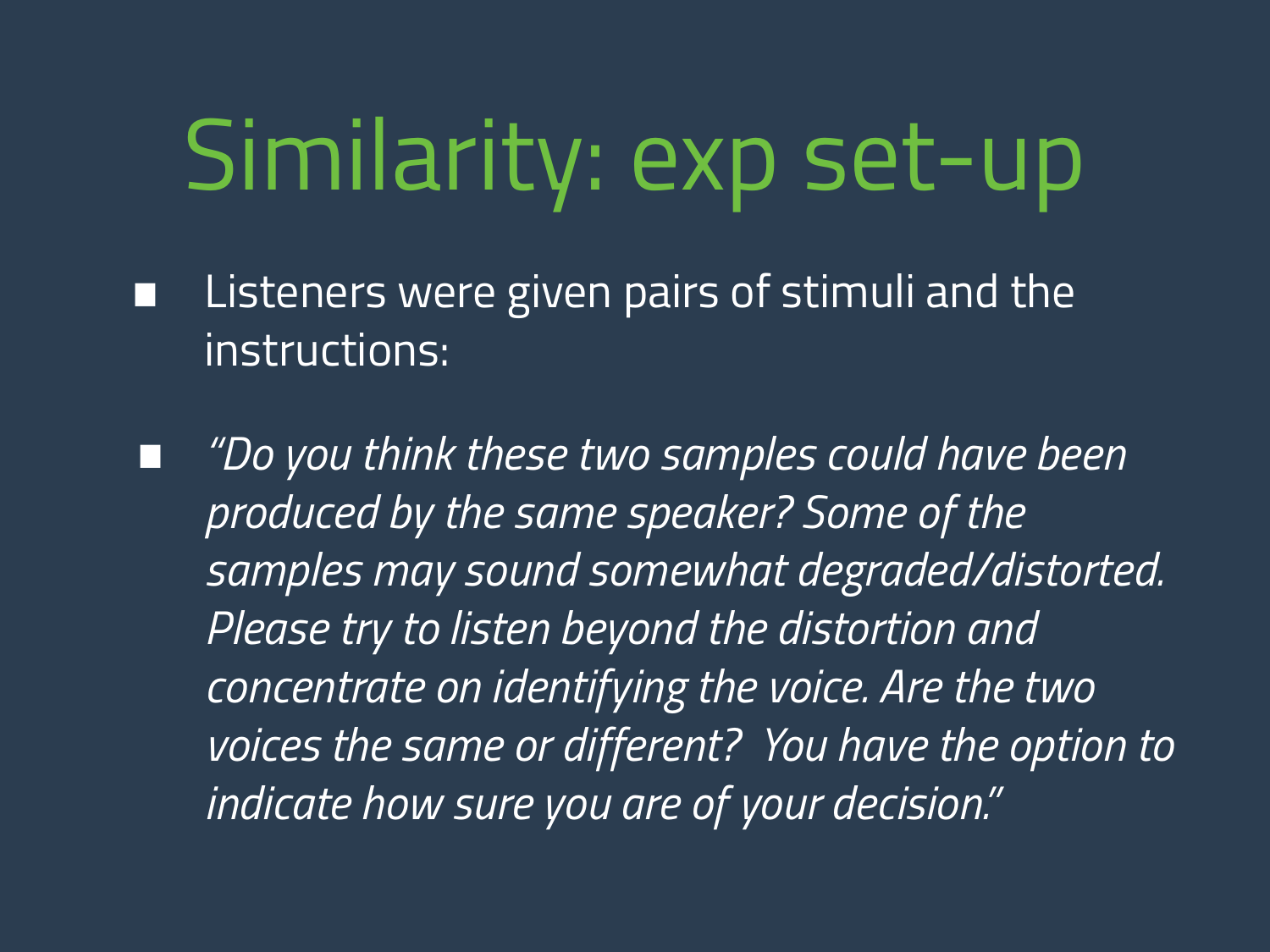# Similarity: exp set-up

- **The scale for judging was:** 
	- Same: absolutely sure
	- Same: not sure
	- Different: not sure
	- **•** Different: absolutely sure
- **VC stimuli compared to target speaker and to** source speaker.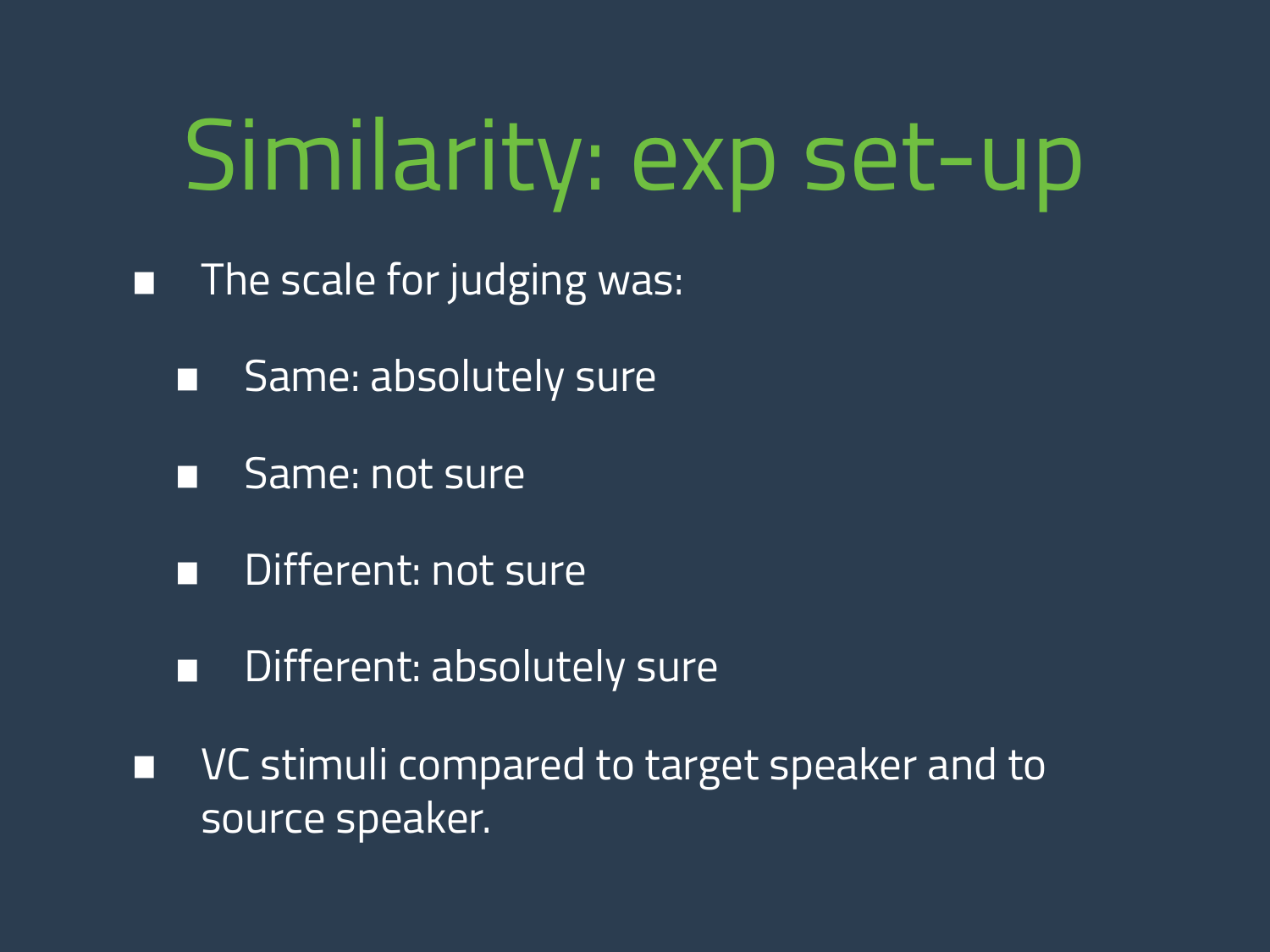# Similarity: exp set-up

- Each listener was given three ST pairs to judge, one within-gender, one cross-gender and one at random ensuing all ST pairs were covered across listeners.
- 200 listeners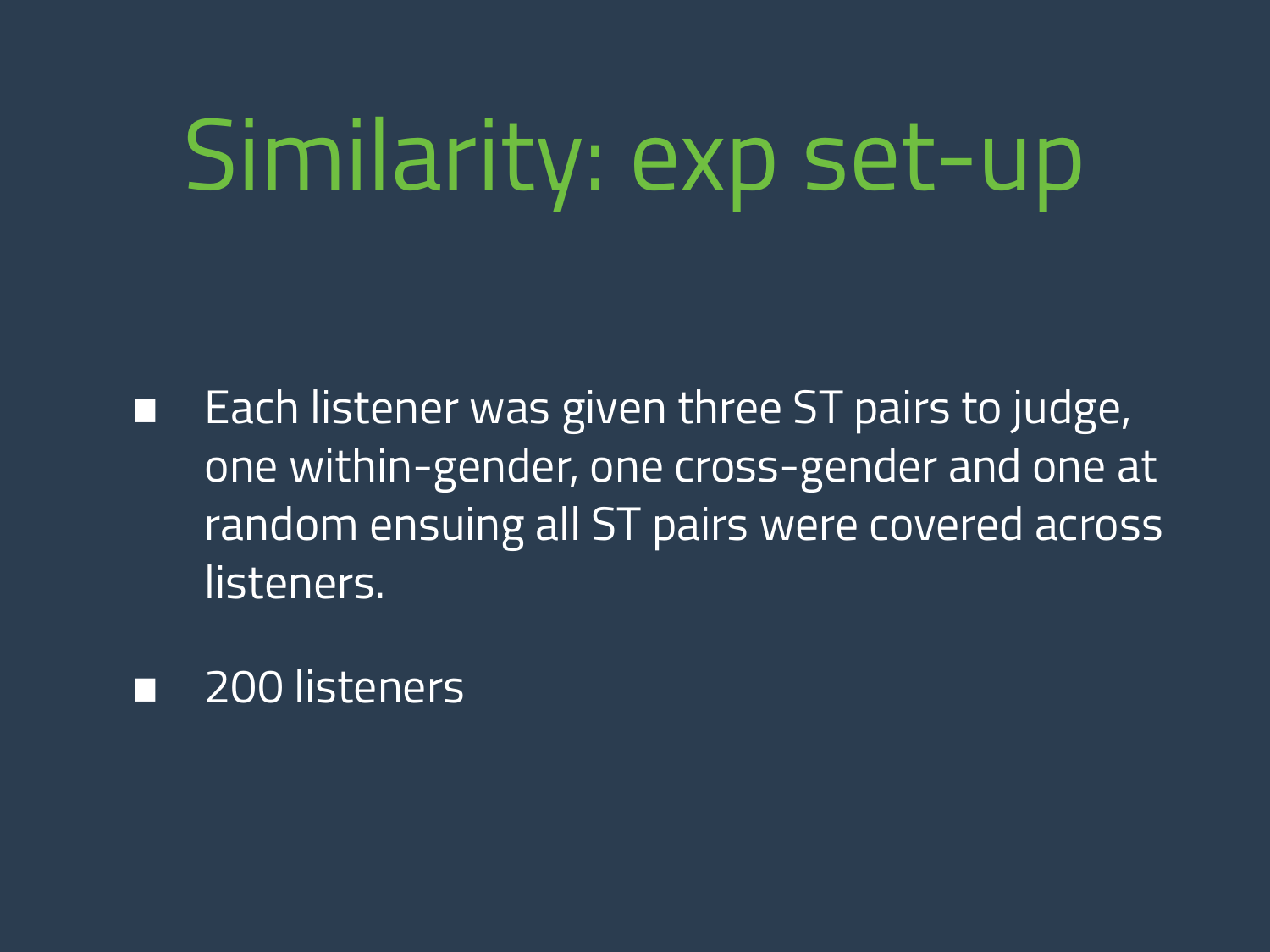### Results

**• Naturalness -MOS**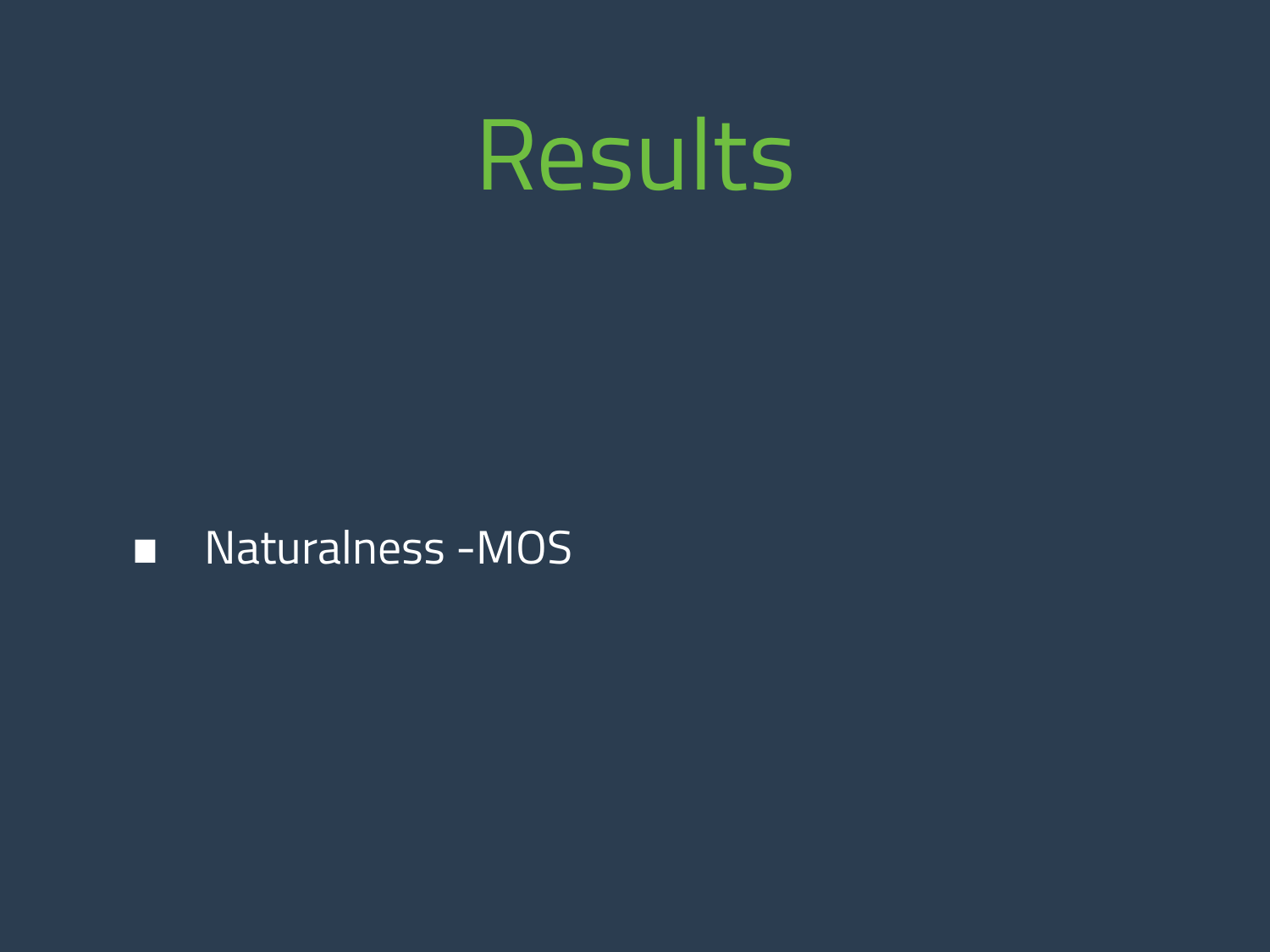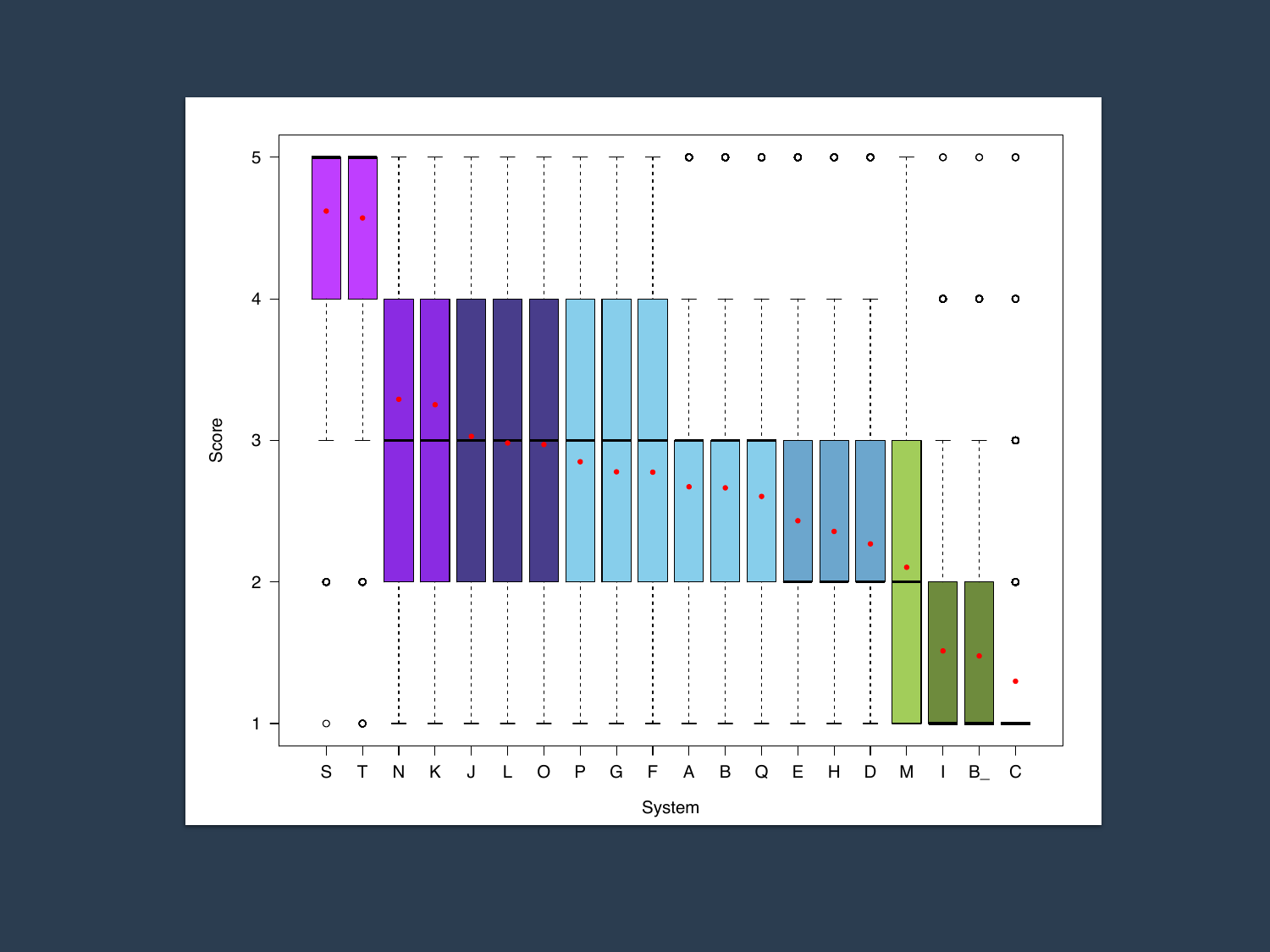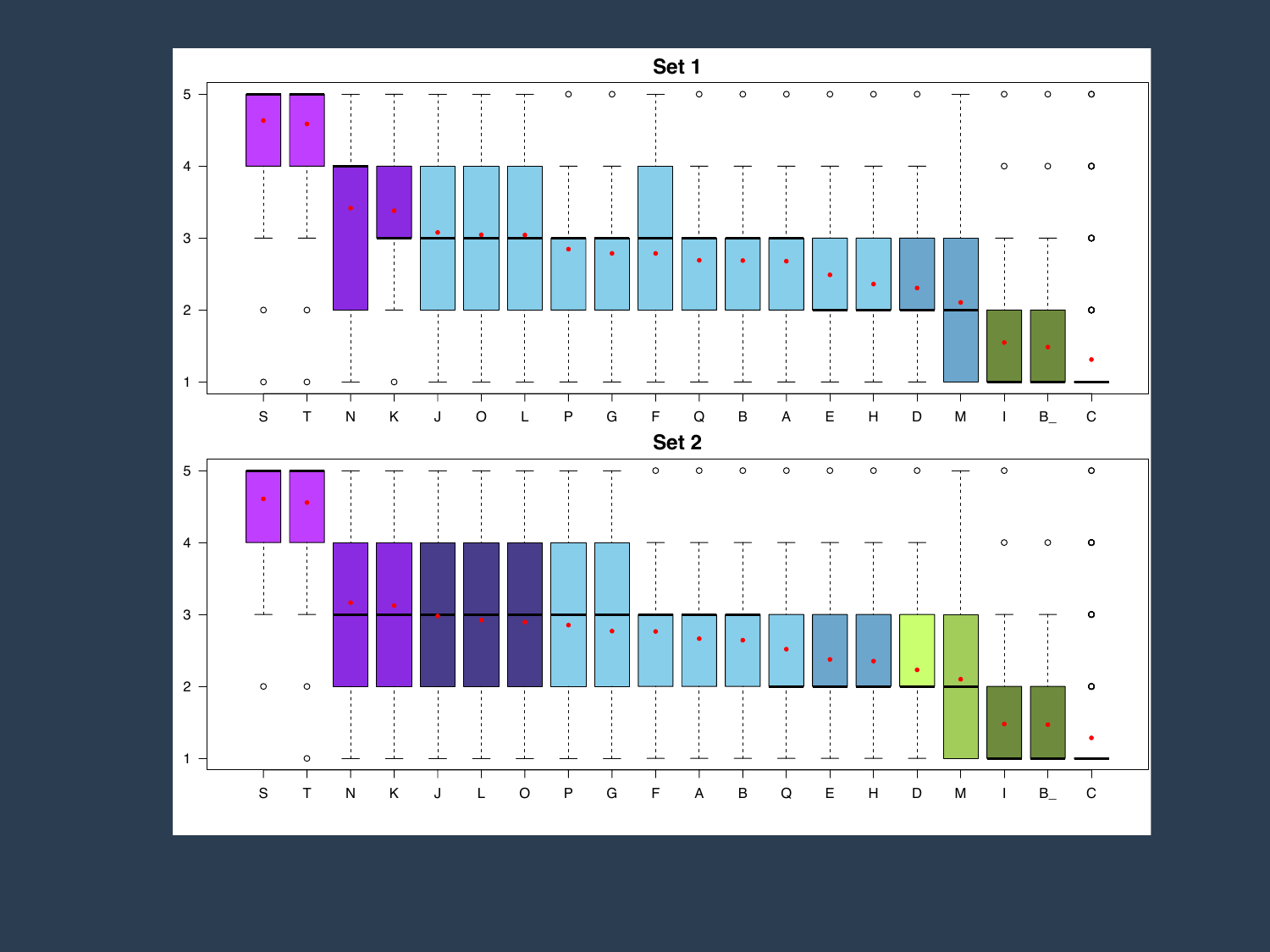

#### **Significance**

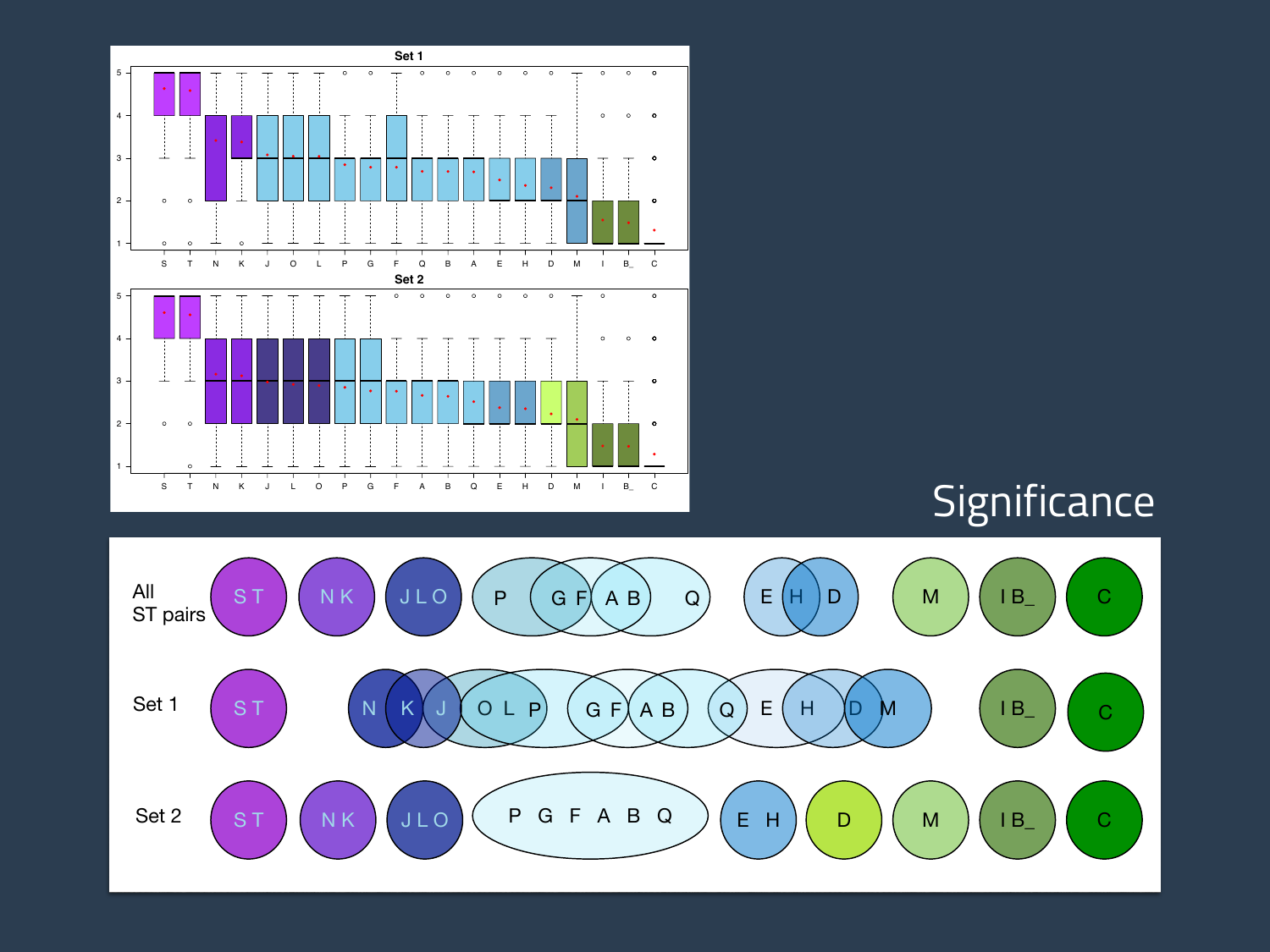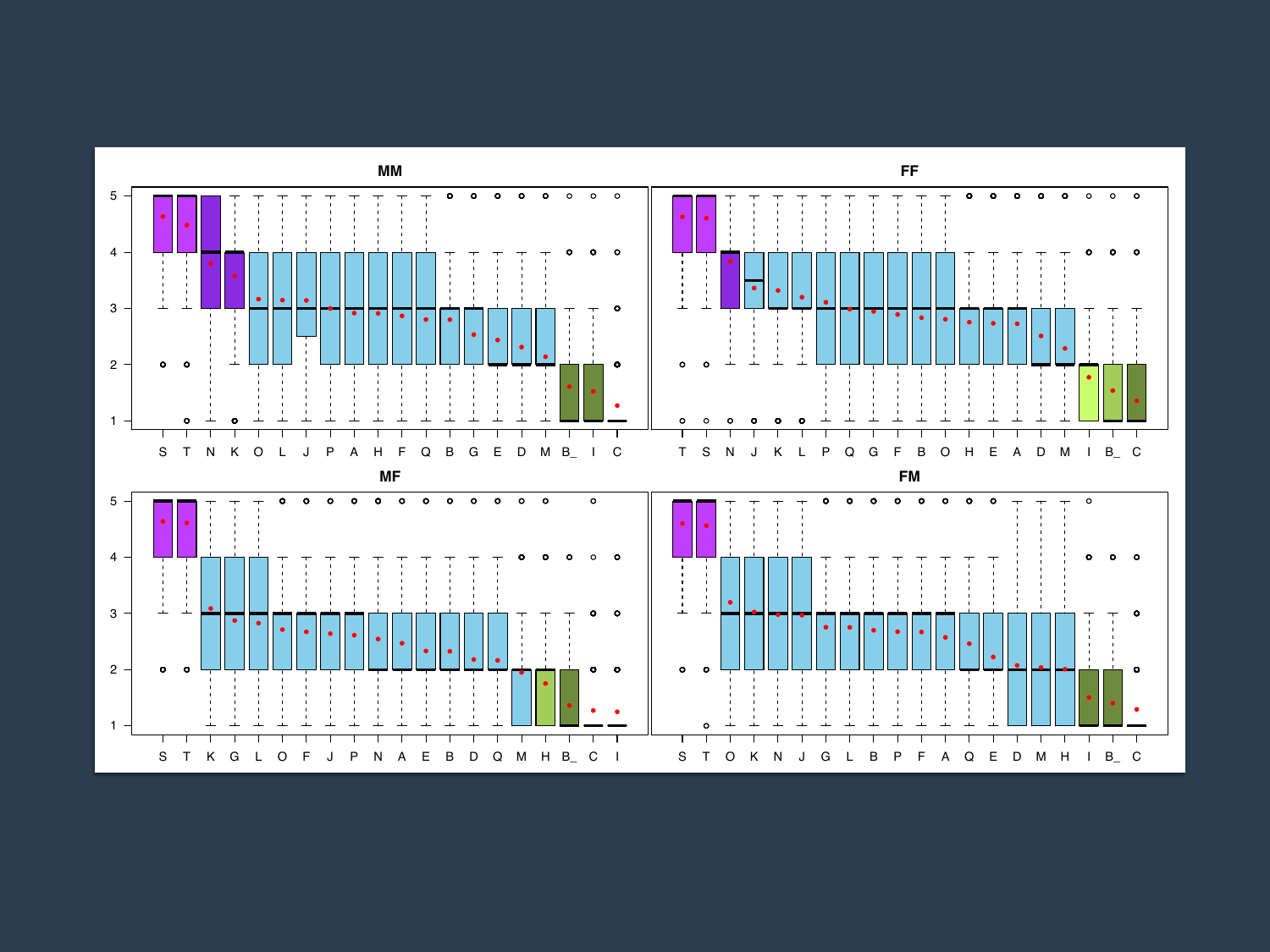

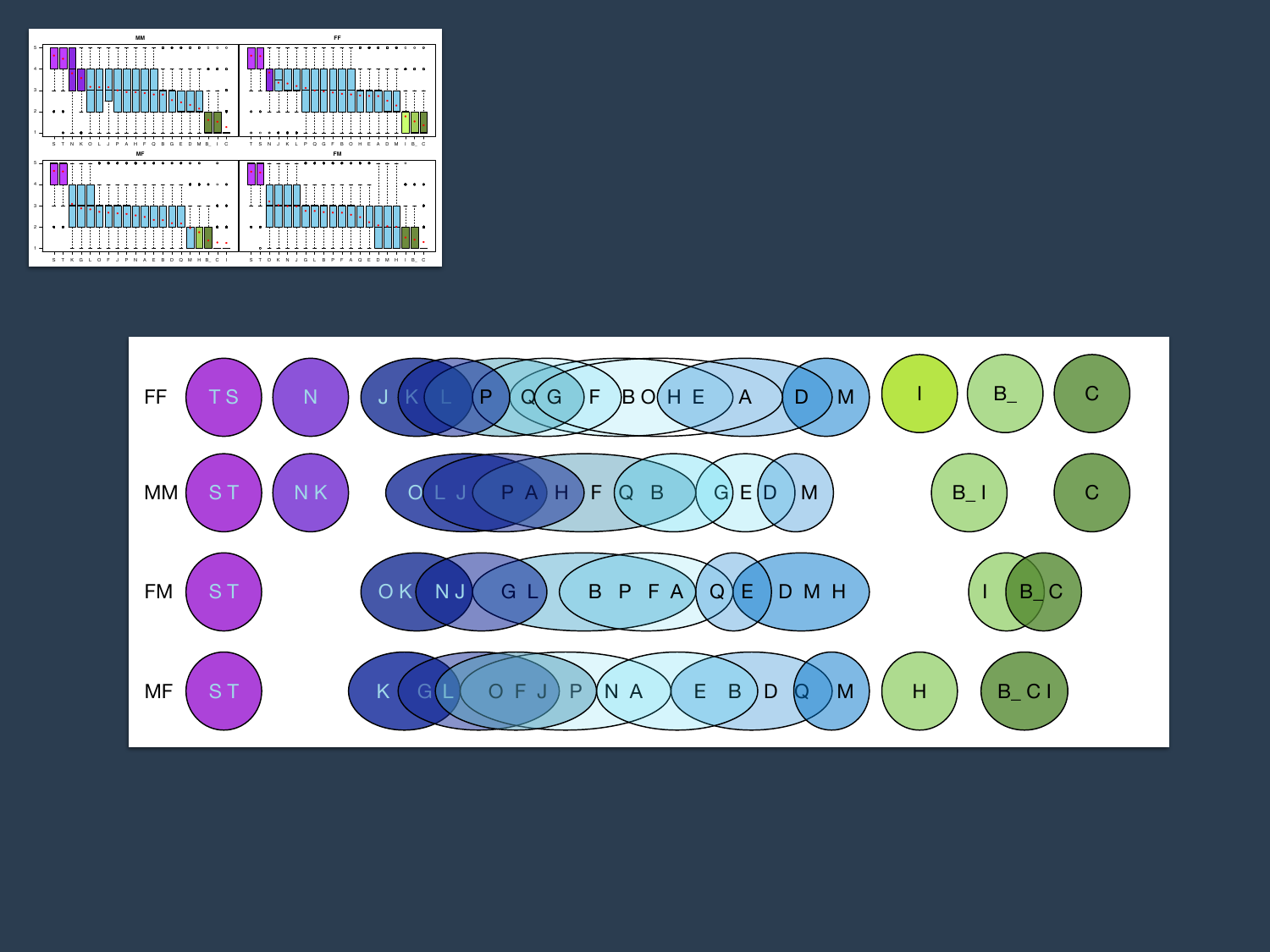### Results

#### **E** Similarity: Same-Different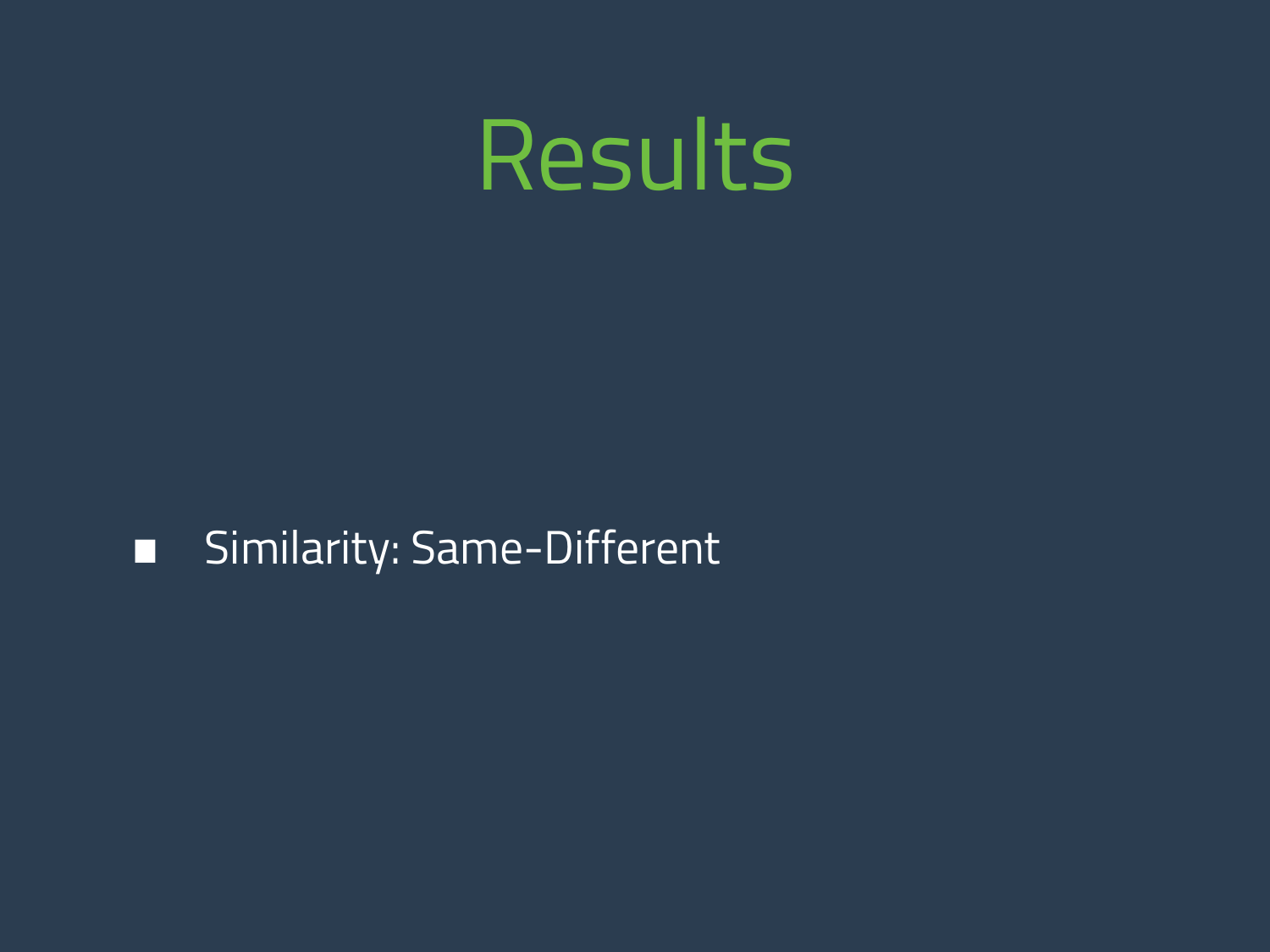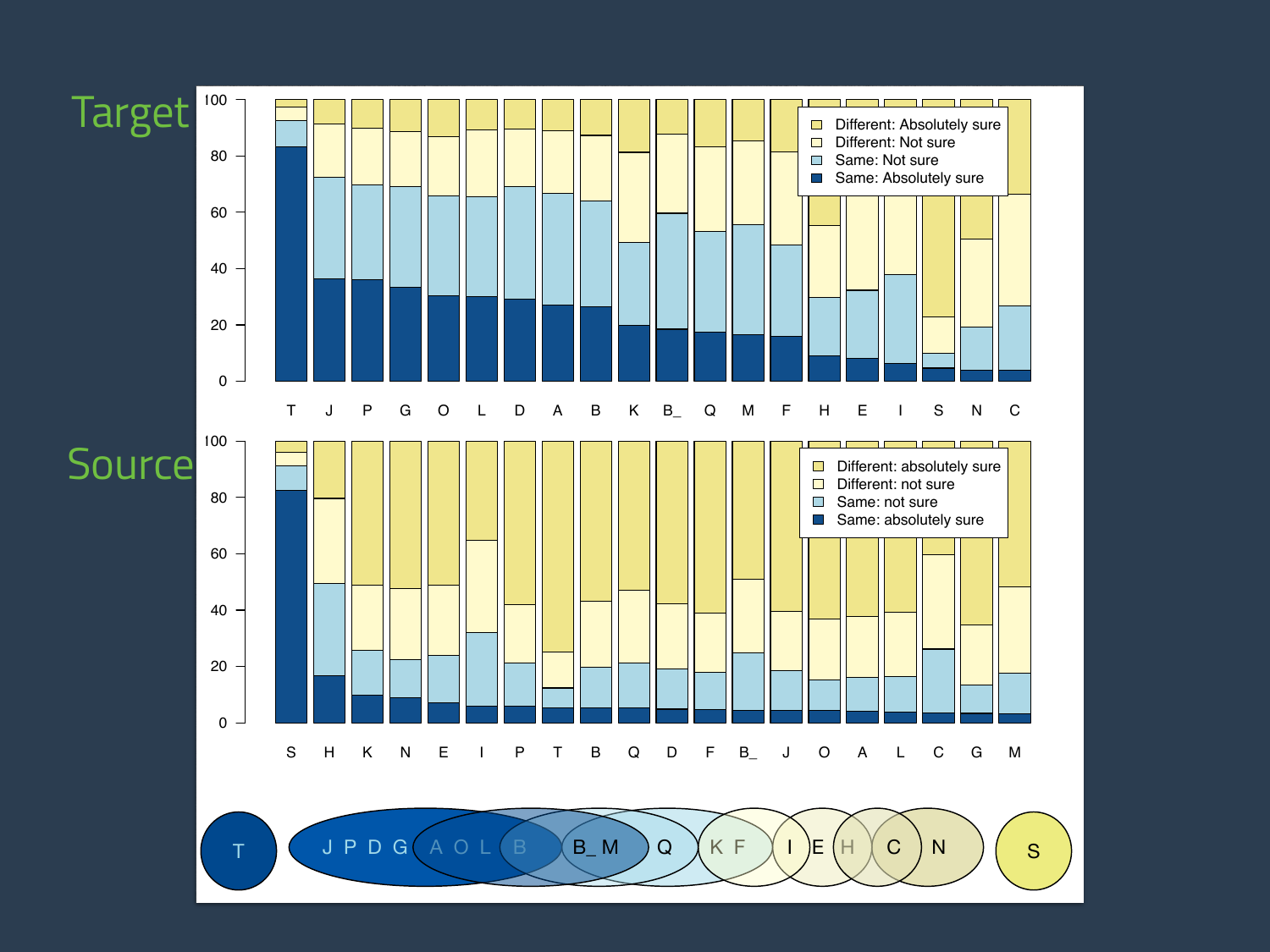# VCC - evaluation

- **Such a large evaluation complex, compromises** inevitable.
- **Two sets of source-target pairs for naturalness** ratings not ideal.
- **Including comparisons to source as well as** target was informative.